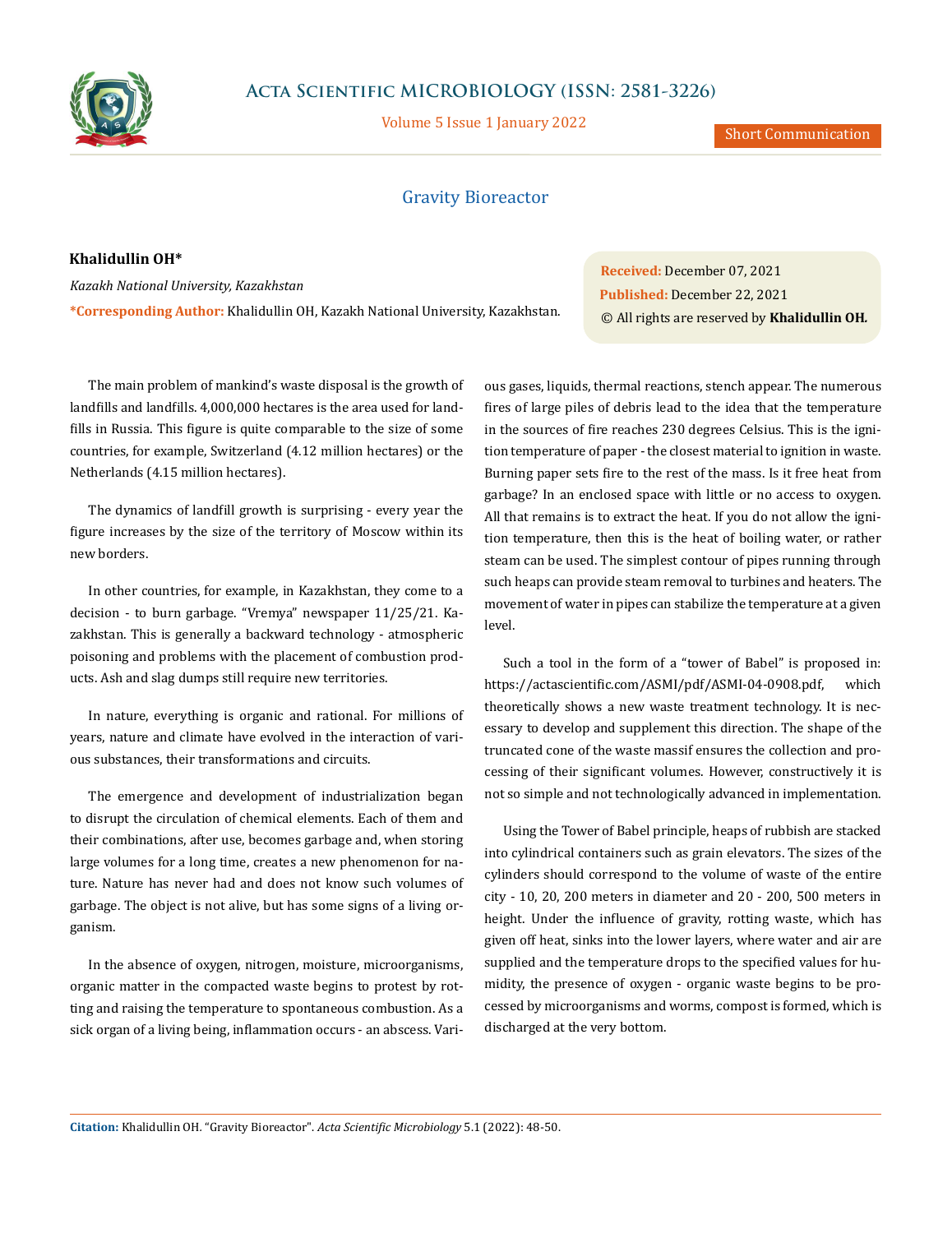#### **Gravity Bioreactor**

Almost everything is subject to the processes of decay, combustion, oxidation, rusting, decomposition by microorganisms. This innovation proposes making all such processes manageable.

The volumes of the massif are mixed under the action of gravity at speeds corresponding to the specific gravity, size and shape of individual waste elements. Heating and composting zones are formed along the height, where air and water are supplied, the temperature decreases - conditions are created for the vital activity of microorganisms and worms. Heating and composting zones are determined by the quality of the waste and the conditions created. Fecal water supply seems to be the most rational. Gases, mainly - methane can be removed through special ventilation pipes and burned in the burners of heating furnaces. All processes are controlled and automated. The pressure of the rock mass and its looseness can be additionally controlled by changing the flow area or its shape. The heights of the zones of action of all these transformations and the speed of movement are determined by the composition of the waste, the quality, the ratios of the components, are determined empirically and are regulated by the change in temperature, the supply of gases and water.

At the bottom of the tower, through special devices, the finished compost is unloaded and transported to the fields. With a high variety of waste types, mechanical sorting of the output product through sieves is possible. Large and "indigestible" parts can be separated and sent to their intended purpose or for repetition.

The essence of the technical solution lies in the fact that all garbage without preliminary sorting, except for glass, rubber and plastic, harmful and radioactive elements, fits into a single collection. The upward feeding of material can be done with skip or mine hoists. Travel speed flow is controlled by the speed of unloading compost and braking devices as needed.

Experimental - design and research developments of the project should lead to the creation of a completely new engineering structure. Perhaps from cylindrical towers, up to 500 meters in diameter, placed in a circle, forming an extra-large cavity 20-200 meters high inside the circle. Height and dimensions are determined by the volume of waste, experimentally and the required processing speed. Various personal cycle processes can take place inside and between the towers. The covering of the top of a single structure - can be made in the form of a mountain with a variable height - is combined for various purposes of various types. For example, for recreation areas with observation platforms, for greenhouses. Structurally, you can use the height of the structure to design inclined surfaces for ski slopes.





The recycling diagram shows the current mechanism for recycling household waste. It is fed to the very top with a mine hoist. As it oxidizes, burns, transforms, it turns into compost, is poured out of bunkers and taken to the fields.

Such a gravitational bioreactor can collect garbage from the entire city and dispose of waste from existing landfills and unauthorized landfills. This will allow the liberation and improvement of large areas around the cities. Pre-sorting and separation of different types can be reduced.

Such devices on a smaller scale seem to be rational and promising. Indeed, if you look at catering establishments - restaurants, canteens, sanatoriums from this point of view, you can see that the waste goes to the trash. At each of these enterprises, it is possible to create a device of a smaller volume, for example, a cylinder from standard barrels - shells without a bottom and a lid, stacked on top of each other 5-10 meters high. Heat and gas can be used for space heating and water heating, and compost can be scattered in flowerbeds and sold.

**Citation:** Khalidullin OH*.* "Gravity Bioreactor". *Acta Scientific Microbiology* 5.1 (2022): 48-50.

49